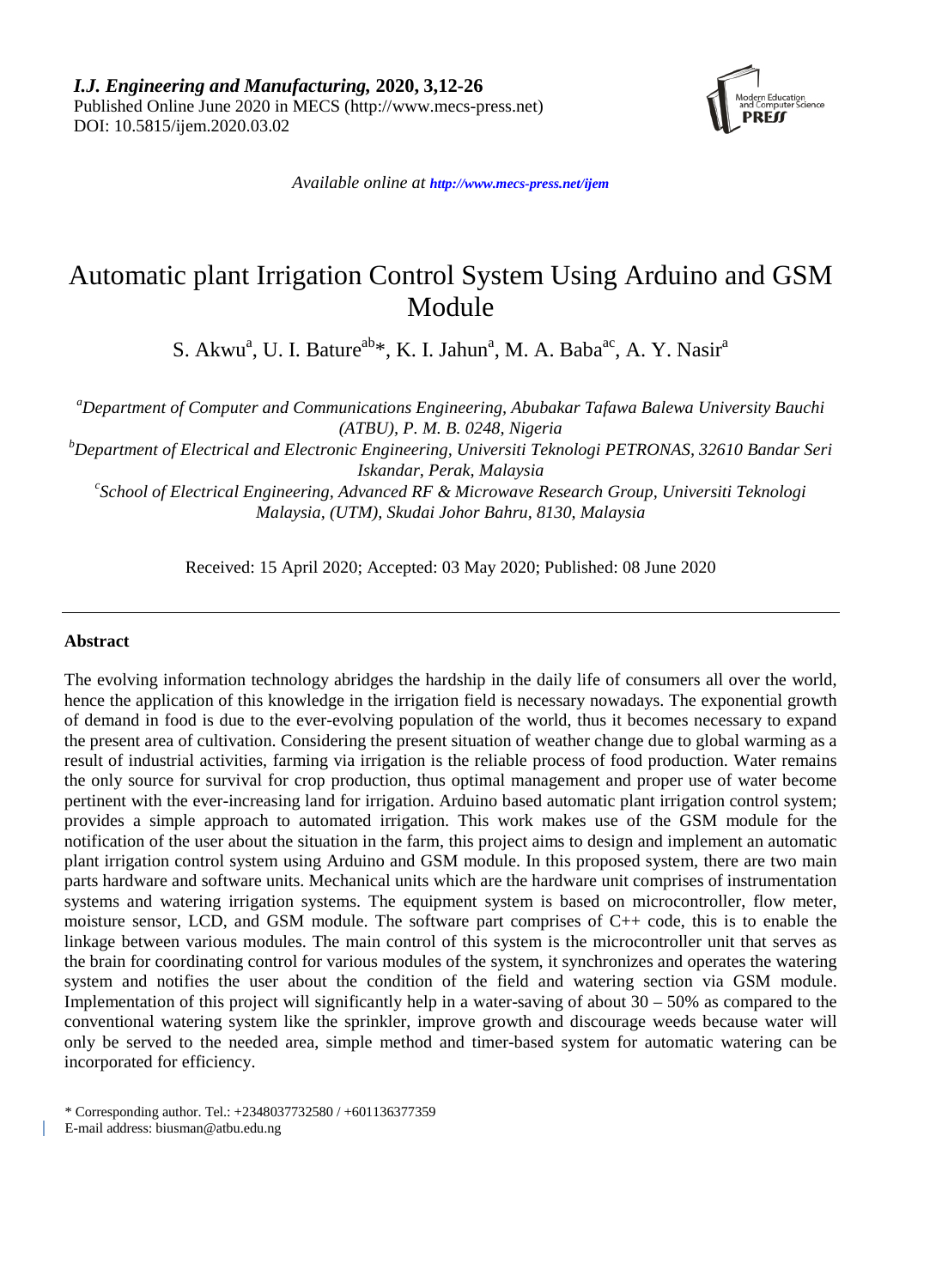**Index Terms:** Irrigation, watering system, moisture content, water control, automated irrigation.

*© 2020 Published by MECS Publisher. Selection and/or peer review under responsibility of the Research Association of Mode rn Education and Computer Science*

## **1. Introduction**

The process of artificially applying a precise volume of water to the needed crops/plants at the needed time frame is known as irrigation, it's commonly used in watering plant or crop, revitalization of a dried soil in water-scarce areas and maintenance of landscapes. Among the abundant mineral resources, water is the most excessively used resource, irrigation is one of the activities that require water the most, it's an activity that was traditionally known to be done by humans, and manual method of irrigation consumes time and resources. Considering the development in engineering and technology fields, automated systems are continually evolving nowadays, thus there is a need to automate the manual means of crop/plant irrigation to go in line with the evolving trend of technology. Continuous increasing demand for food with the world population heading to around 8,501 million in 2030 [1], hence rapid development in food production method is highly needed. Suggested by [2], need for the synchronization of the world to digital design will guarantee efficiency, quality and speed, the idea was supported by [3] producing knowledge of Internet of Things (IoT), this was supported with the project proposed in [4] that uses IoT to control home appliances. Queue management was another area included in the new trends of technology, a design to help in queue management in the hospital was proposed in [5] for easy services and productivity, also the use of the ultrasonic sensor in [6] that eliminate the hazardous effect of copper wire reaffirmed the significance of emerging technology and image processing is also another add up to the trend [7]. The use of sensors for detecting inputs from the physical surroundings further eases the way of doing things [8], such as pressure, heat, motion, etc. Furthermore, there is a need to incorporate the new technology in all aspects of the endeavor, since the use of software in the security and monitoring system like robots has gained tremendous success [9].

Africa has climate ranges that receive few centimeters of rains in a year, thus its land requires a large amount of water for dry season farming. Nigeria also has some areas with few or little rainfall in a year and the economy is also dependent on agriculture and animal production, due to the lack of technical know-how it cannot fully utilize its abundant land area. Low rainfall and lack of Dam or land-water reservoir systems are few among many reasons [10]. Thus, some lands need to be rehabilitated through the emerging technology for optimal use, the traditional method needs to be updated and more reservoirs also needs to be reconstructed. This proposed project is an automated plant irrigation control system that notifies users of the situation at the farm, this was aimed at reducing the manual traditional method of plant irrigation and minimizing water wastage. This will serve as a transition from the manual to the automated method of irrigation, it can be applied not just in the farming but in schools or institutions, industries, houses for landscapes watering systems. The watering system is controlled via the soil moisture sensor that senses the percentage of water present in the soil and update to the microcontroller for watering and sends of notification to the owner, this project focuses on reducing excessive human interference in the process of irrigation, also reduce water waste and inform the owner about the situation in the farm. In this section, methodology and materials for the design were discussed, simulated results and soil moisture sensor analysis were also added, and finally, the conclusion stated the main aim and objectives with the future improvements.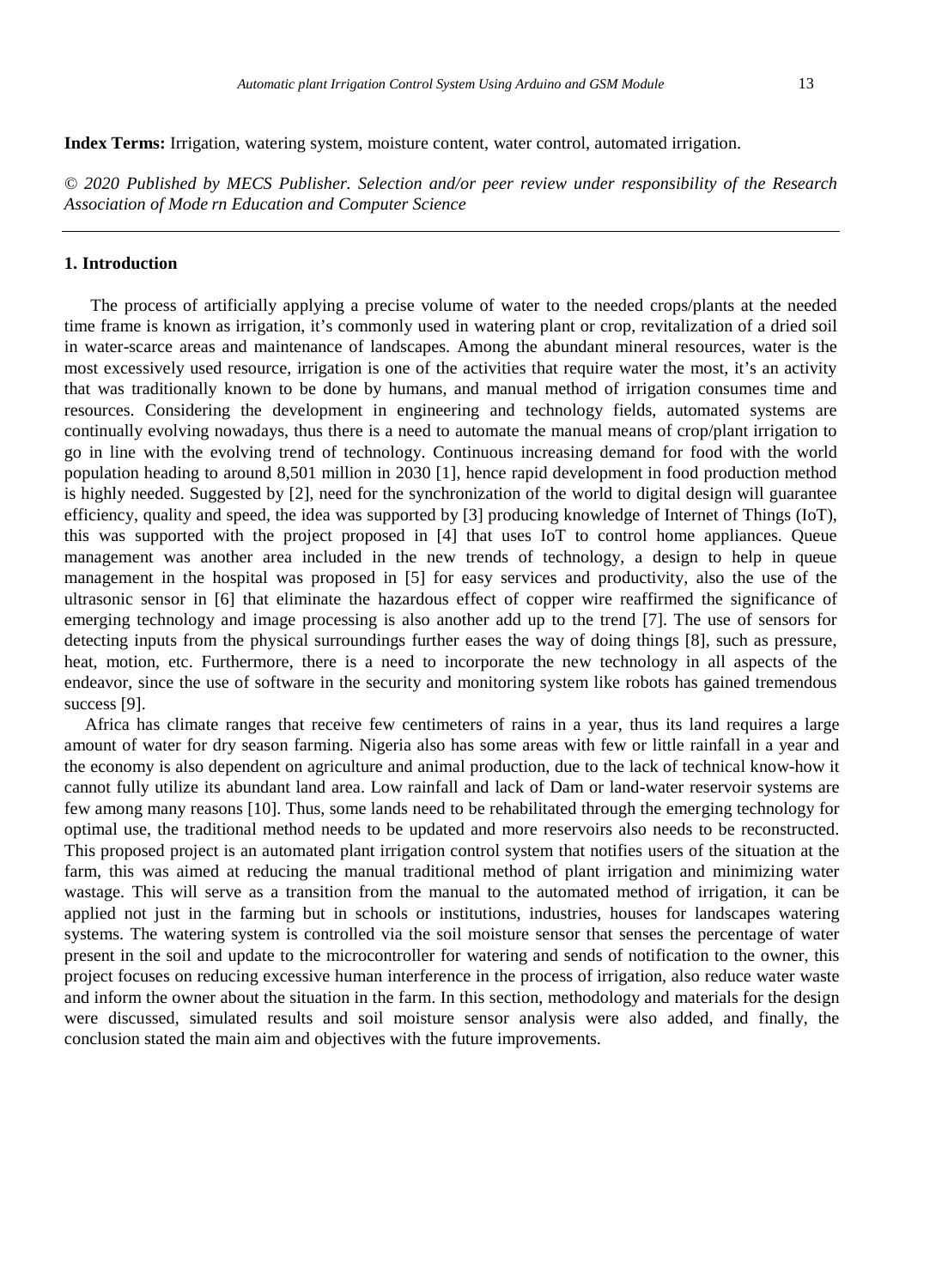# **2. Literature Survey**

Water needs to be managed as it was popularly known "water is life", a system was proposed using an ultrasonic sensor to detect tank water level and notify owner for appropriate action [11], this reveals the significance of notification system, but the system is just part of this proposed system (sending a notification to users). Environmental conditions like light intensity, temperature, humidity, moisture contents, pH condition, water nutrient solution, irradiation or CO2 concentration and vapor pressure play some vital roles in the survival and growth of plant or crops, thus accurate knowledge and monitoring of these parameters could greatly help in increase in production and bumper harvest. This was supported in [12], and environmental parameter evaluation and control in greenhouse cultivation of tomatoes were proposed, From this research, it can be inferred that few factors need environmental regulation, also this proposed system required environmental regulation. The use of aeroponics as one of the modern method for cultivation was reviewed in [13], the research provides good information on fault and detection of environmental parameters using wireless sensors for monitoring and control of the system remotely. Akin cellatoglu and Balasubramanian Karuppanan has provided the farmers with a full irrigation solution based on the Wireless Sensor Network (WSN) [14]. Using low-cost sensor nodes with reduced power consumption, the automated irrigation system will reduce water waste and is cost-effective. The Telos B mote and appropriate sensors/actuators are used to deploy a node. Field nodes are used to measure soil humidity and temperature levels. Climate nodes track climate changes, and when appropriate, the nodes connected to actuators are used to control the irrigation valve opening. Water scarcity in some area is seriously causing a setback in food production, A. Singh et al proposed an idea on how to minimize the water use in the farm, in irrigation about 60 or 70% of water is usually lost through application and delivery to the farm, it was noted that use of the efficient process, good management, and good practices adoption are key to water conservation and good production [15].

It was well known that drip irrigation minimizes water wastage, a microcontroller-based system that uses sensors for notification, and control was proposed in [16]. This further agrees with the design mentioned in [15] and also in line with what this proposed system intents. Wheat crop cultivation is a type of irrigation that is usually done in the dry season period especially in Africa and some part of Asia where rainfall is seasonal, Soil Moisture sensor-based system was developed in 2011 [17] to monitor soil moisture via an intelligent irrigation setup that was compared with the traditional manual method. T. Boutraa et al. in 2011 also proposed that water stress is a key factor for hindering growth and development of crop/plant production in areas with less rainfall in a year known as semi-arid and arid regions, they compared the use of intelligent irrigation system against the manual irrigation process [18], this is one of the intents of this proposed system. Their results show that apart from the minimum water wastage an improved in production and performance of plants under the automated irrigation system was recorded. Y. By integrating a center pivot irrigation system with wireless underground sensor networks[19], Dong et al identified an autonomous precision irrigation system. The wireless underground sensor assisted center pivot system can provide autonomous irrigation management capabilities by using wireless underground sensors to track the soil conditions in real-time. Experiments were performed with a pivot irrigation system for the hydraulic drive and center continuous-movement. Mahir Dursun and Semih Ozden suggested an efficient water use system using a solar-powered drip irrigation system in an orchard by the pump power[20]. Artificial Neural Networks (ANN) analyzes the content of soil moisture to provide an even distribution of water for the appropriate position. That will prevent excessive irrigation and reduce the demand for water. This method decreases the routine usage of water and energy consumption by 38 percentage points for the orchard. This was also supported by [21, 22] where similar processes were proposed and shown to be productive.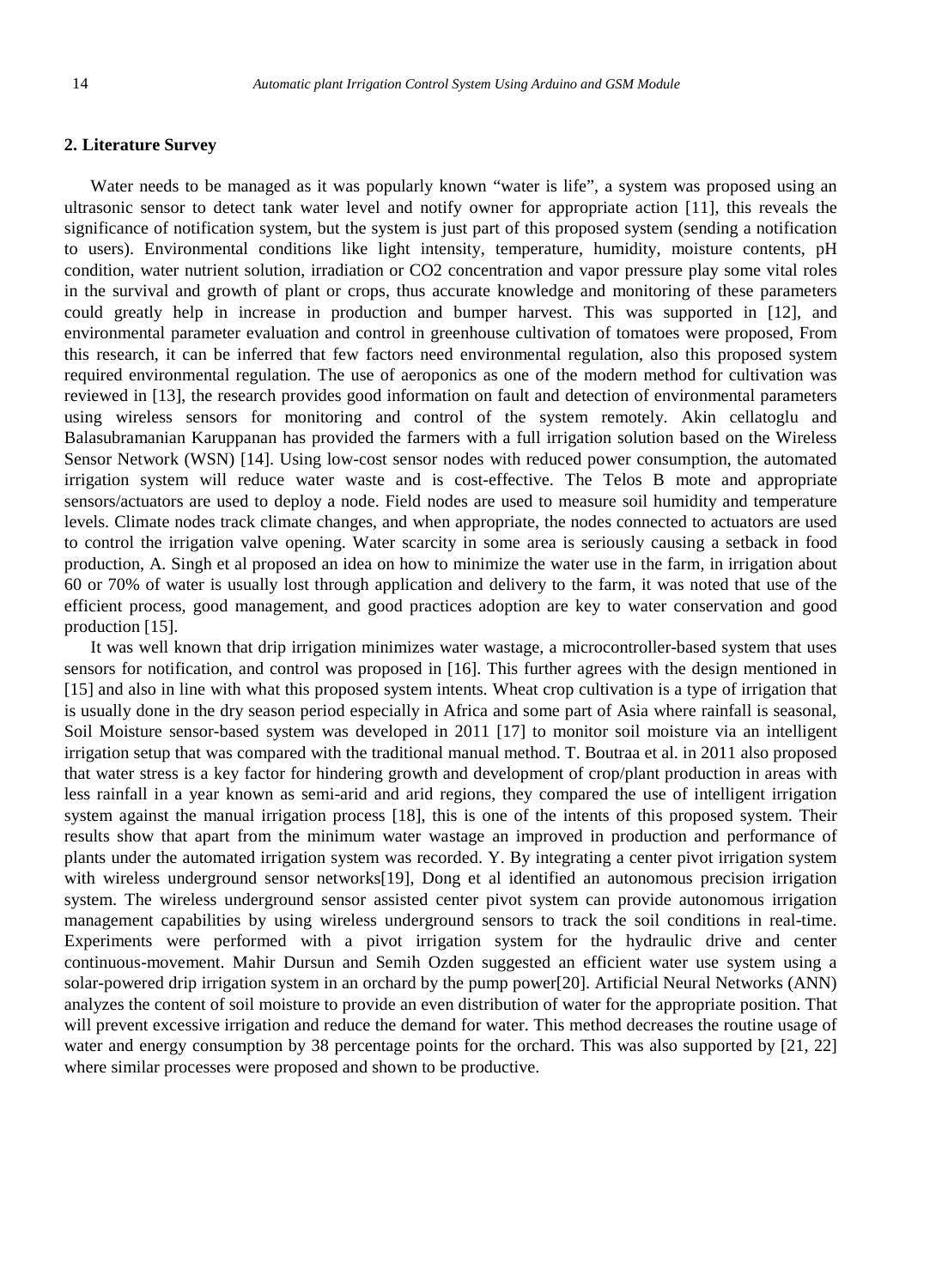Organic, gases, chemical and hazardous substances are increasingly produced day by day and their huge quantities are unsafe to human and environment, a system was proposed [23] to detect the leakages of gas that has an integrated module with embedded control. Another approach was proposed [24] for detecting motion along with a pipeline setup, the system notifies personnel via a multi-sensor setup of vibration and sound sensor. This idea was supported by [25] using sensors that help in pollution monitoring of petroleum products that could prevent any disaster.

Because of the above, it is obvious that monitoring natural resources via sensor application is necessary for intruder, theft and natural disaster prevention, this is in line with the environmental parameter monitoring for better plant or crop irrigation process. Therefore, it clearly shows that using sensor-based modules for water leakages or water use, liquid, and gas monitoring is pertinent for safety, production, operation, and development.

## **3. Materials and Methodology**

The research method employed in this work is the applied research method with the emphasis paid in solving the problem faced during the manual irrigation water system in the farm using the available tools and methods. The research focuses on Quantitative research approach for solving the identified problem of manual irrigation system. This system operates using four key units, the watering unit that is supplied by the pump, the messaging unit which is done using SIM800 TTL GSM module, the SIM800 is preferred because it provisions Quad-band GSM/GPRS module which delivers 850/900/1800/1900MHz, it transmits data, voice, and SMS with low power consumption, transmit TTL output, compact in size and simple use as plug and play in GSM Modem, the moisture sensing unit that is done via the soil moisture sensor, it senses and sends the output to the control unit that is coordinated by the microcontroller unit. The control unit can control the watering process depending on the condition or output response send by the moisture sensor. The complete system block diagram is shown in fig. 1.

The Atmel328 microcontroller controls the entire process. Moisture sensor senses the moisture level in the soil and watering system is done by the water pump that helps in supplying the water to the reservoir and farm, the GSM module provides the messaging platform that informs the farmer of the status of the moisture content and situation in the irrigation.



Fig. 1. System Block Diagram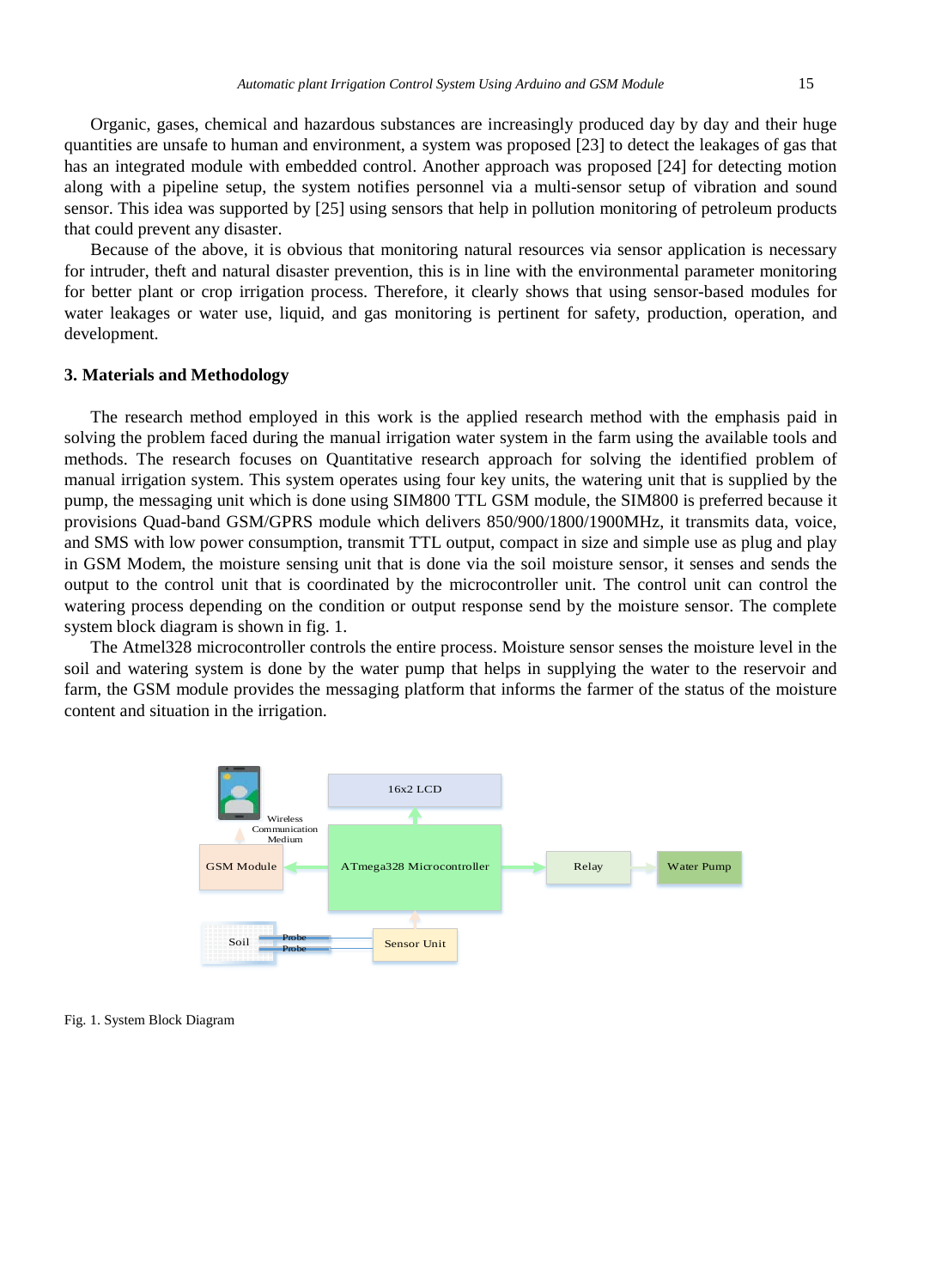## *3.1Hardware Development and Analysis*

The method for hardware development and analysis is stated in this section.

### *3.1*.*1*. *Power Unit*

Electrical power is the rate of electrons moving which generates electricity. To carry out such operations, many goods need electrical power due to the electronic era. Each circuit runs on a different voltage, some circuits run on 5V, 9V, etc. So if an ATMEGA 16bit microcontroller is used this project will use 5V and 12V, then it will require a 5V power supply as the operating voltage for ATMEGA 16 microcontroller is 5V. If a voltage greater than 5V is applied then it can damage the microcontroller. To prevent this we still use a 5V power supply for circuits with microcontrollers. Below is a dc power supply block diagram, in which four phases are shown in fig. 2.





## *3.1.2. Relay Interfacing*

This device includes a transistor (BC109) that acts as a switch, DC generator, and relay. For switching applications the common NPN transistor emitter configuration is typically used, thus this project uses NPN transistor. Many relays use the electromagnetism concept to operate but even others such as a solid-state are employed. A contactor is a relay type that can handle a high power required directly to control an electric motor or other loads. Whenever a relay is powered out of a network that has sensitive components such as integrated circuits or transistors, a diode is often inserted across the relay coil to avoid the relay from damaging the circuit. The relay circuit/connection is shown in the diagram. 3.



#### Fig. 3. Simple Relay Interfacing

## *3.1.3. Sensing Unit*

The soil moisture sensor has been interfaced with the Arduino via a digital PCB drive. A digital potentiometer is available on the PCB drive. When connected in digital mode, the digit is used to alter the sensitivity of the sensor. There are four link pins on the PCB drive. The analog configuration is more robust than the digital configuration. The PCB drive pin A0 was connected as shown in fig. 4 to the Arduino analog pin A0. 4.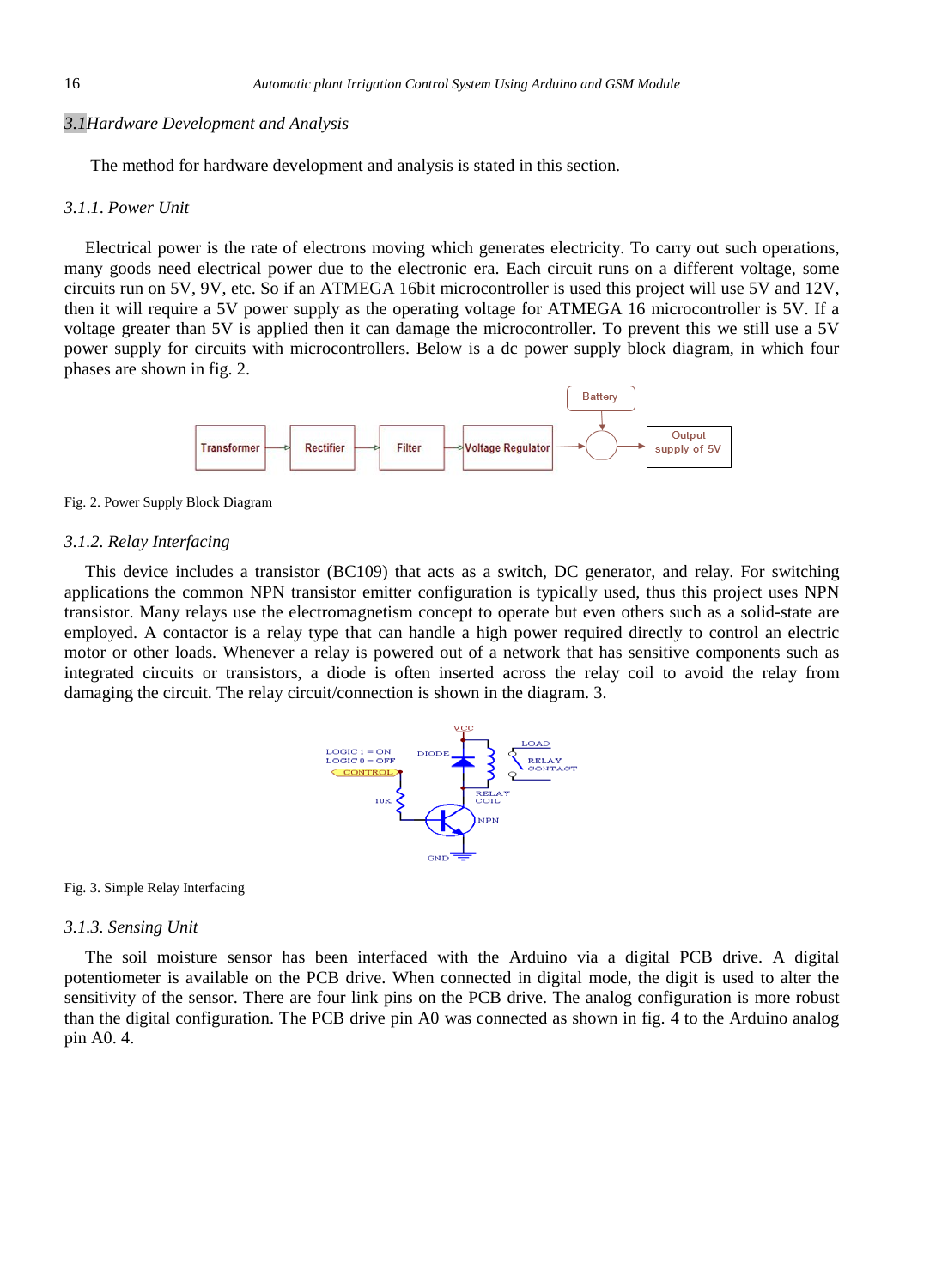

Fig. 4. Sensor Interfacing with Arduino

The Arduino analog pin A0 sensor response was resistance. The current resistance between the sensor samples varies with soil moisture and soil type. The current movement through the sensor samples was measured in equation 1 for different soils and different soil moisture levels.

$$
I_{out} = \frac{Vcc}{\{Soil Resistance value (RS)\}}
$$
\n(1)

## *3.1.4. Output Unit*

To achieve the desired effective display, a screen LCD of 16x2 display was used. A four-bit mode data select configuration using pins 2, 3, 4, and 5 of the Arduino were connected to the LCD data lines D2, D3, D4, and D5 respectively. GND is a ground pin that was connected to 16 (K), and 15 (A) to Vcc power supply pin. The enable pin (Enable) of the LCD connected to the Arduino pin 11 digital pin, the GND of the Arduino connected to R/W of the LCD, and pin 12 of the Arduino connected to register select pin (RS), fig. 5 shows the physical interface between the display unit and the Arduino.



Fig. 5. Display (LCD) Interface

## *3.1.5. Water Pump Interface with Arduino Uno*

The water pump is one of the important units of this project, it supplies water to the reservoir and farm. The water pump in this project is the well-known 240V AC power, but the sensing and microcontroller units were powered by 5V DC. Thus, a relay that can serve as an isolation unit for the interfacing between the units was chosen as SLT73-5D-IZ %V DC relay. An NPN transistor was used to connect the relay to the microcontroller unit with a model number 2N4123, and a pull-down resistor was used to protect the transistor. Back e.m.f. is another issue associated with the microcontroller, but a switching diode was used across the relay for this purpose, fig. 6 shows the schematic physical connection of this setup.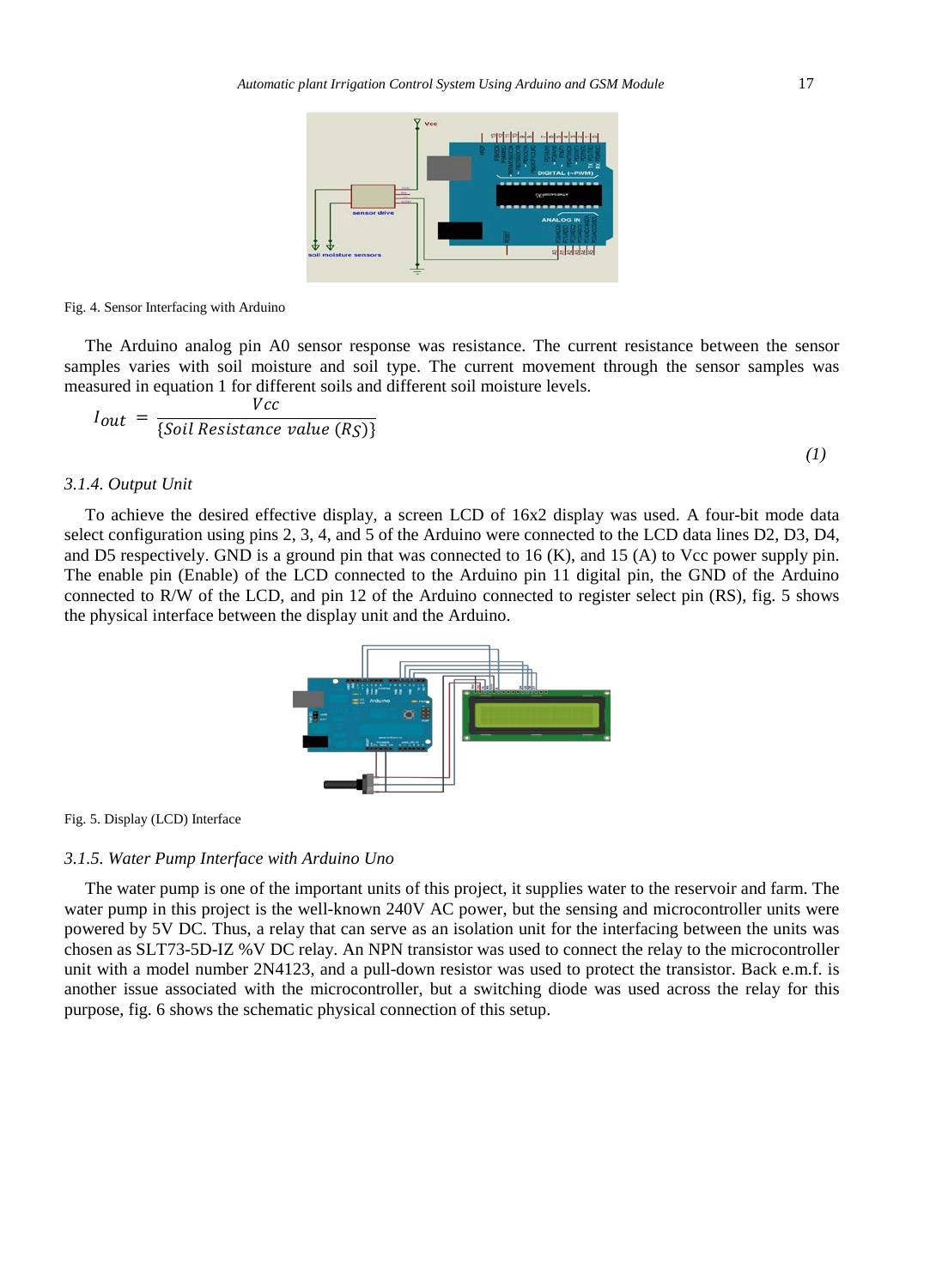

#### Fig. 6. Physical Interface of the Water Pump and the Arduino

## *3.2 Software Development and Analysis*

The software design section is presented in this section, C++ programming language was used for the programming of the Arduino Uno, and simulation for the complete hardware system was done using proteus model tool.

## *3.2.1. Proteus ISIS Circuit Simulator Software*

Proteus helps engineers to model real circuit simulation designs interactively. It features a range of simulators for common microcontrollers and an interactive set of models for peripheral devices including LEDs and LCD screens, keypads, and more. Full microcontroller systems can be simulated and the software designed for them without physical prototype access. Models such as Atmega328, LED, LCD panel, switches, bowl, relays, resists, resistors and sources are used and tests have been verified by hardware performance. This is achieved by simulating software Proteus ISIS software.

## *3.2.2. Arduino Uno Programming*

Arduino Uno is programmable with Arduino IDE tools. The Arduino microcontroller is an easy-to-use but an efficient single-board computer with significant popularity in the hobby and professional market. The Arduino is open-source, meaning hardware is fairly priced and free development software.

Algorithm of the program is stated below to show the processes flow of the system:

*Step 1:* Start process

*Step 2:* Initialize the microcontroller in Arduino, start the GSM module

*Step 3:* Read the moisture content and check the level of the water in the reservoir

*Step 4:* If the water level goes within the set level, do nothing. If below the level then pump water.

*Step 5:* If the moisture content is below the threshold then start irrigation else do nothing

*Step 6:* Update the farmer via GSM message about the situation on the farm.

*Step 7:* After the process completion update farmer about the situation

*Step 8:* Process return to original state and check for the moisture content

The flow chart showing process execution is shown in fig. 7, It shows processes for sensing moisture content of the soil in the farm, it notifies the farmer about the condition of the soil in the farm in case if the water is needed.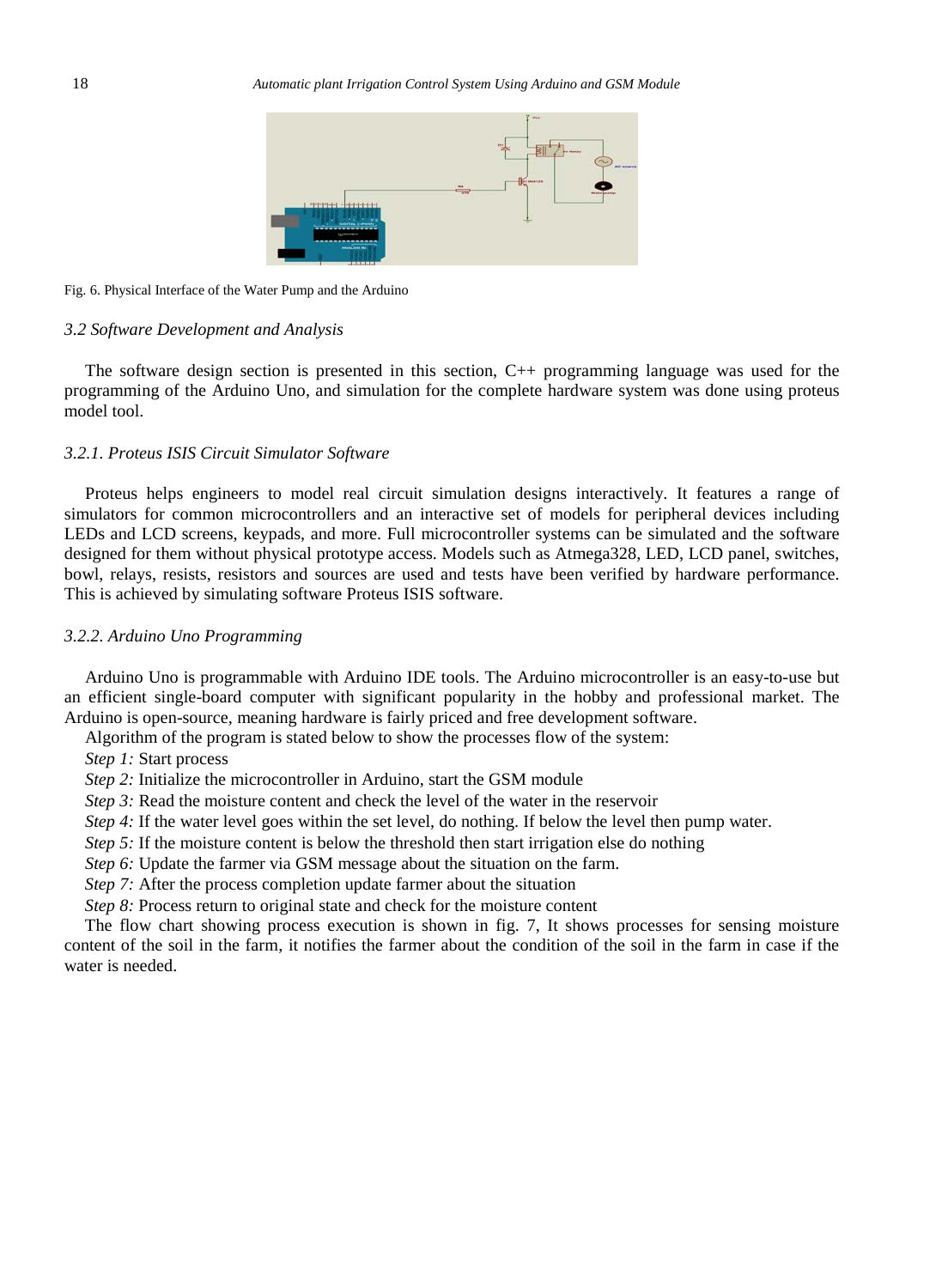

Fig. 7. Flow Chart Diagram of the System

## **4. Result and Analysis**

This section explains the experiments performed on the different parts of the overall system and their respective results as well as the overall system results. To verify the system's correct functionality, each feature must be independently checked. Debugging was carried out using the simulation software Arduino Uno and Proteus LAB, each part of the code was properly debugged to ensure the correct functionality. This is a facility in the simulation software; Arduino Uno and Proteus LAB that allow you to enter the system when viewing flag settings and registers. The components of the system comprise the microcontroller (Atmel324), messaging unit via GSM module, sensing via the sensor unit and the interfacing was realized using a relay. Traditionally in the irrigation setup, lanes were usually used for water to flow along to the various route that leads to the plant section, root and this is controlled via the sensor response, and in case of the reservoir water goes below the minimum level the pump will automatically refill the reservoir to the required maximum level.

## *4.1 Result Analysis of the Sensor*

The results shown in Table 1 is the soil moisture response obtained from varying the resistance of the potential divider unit to serve as the wet and dry soil sample conditions, the potential divider value chosen was up to  $800k\Omega$ , the value was chosen because of the sample value will range up to that much.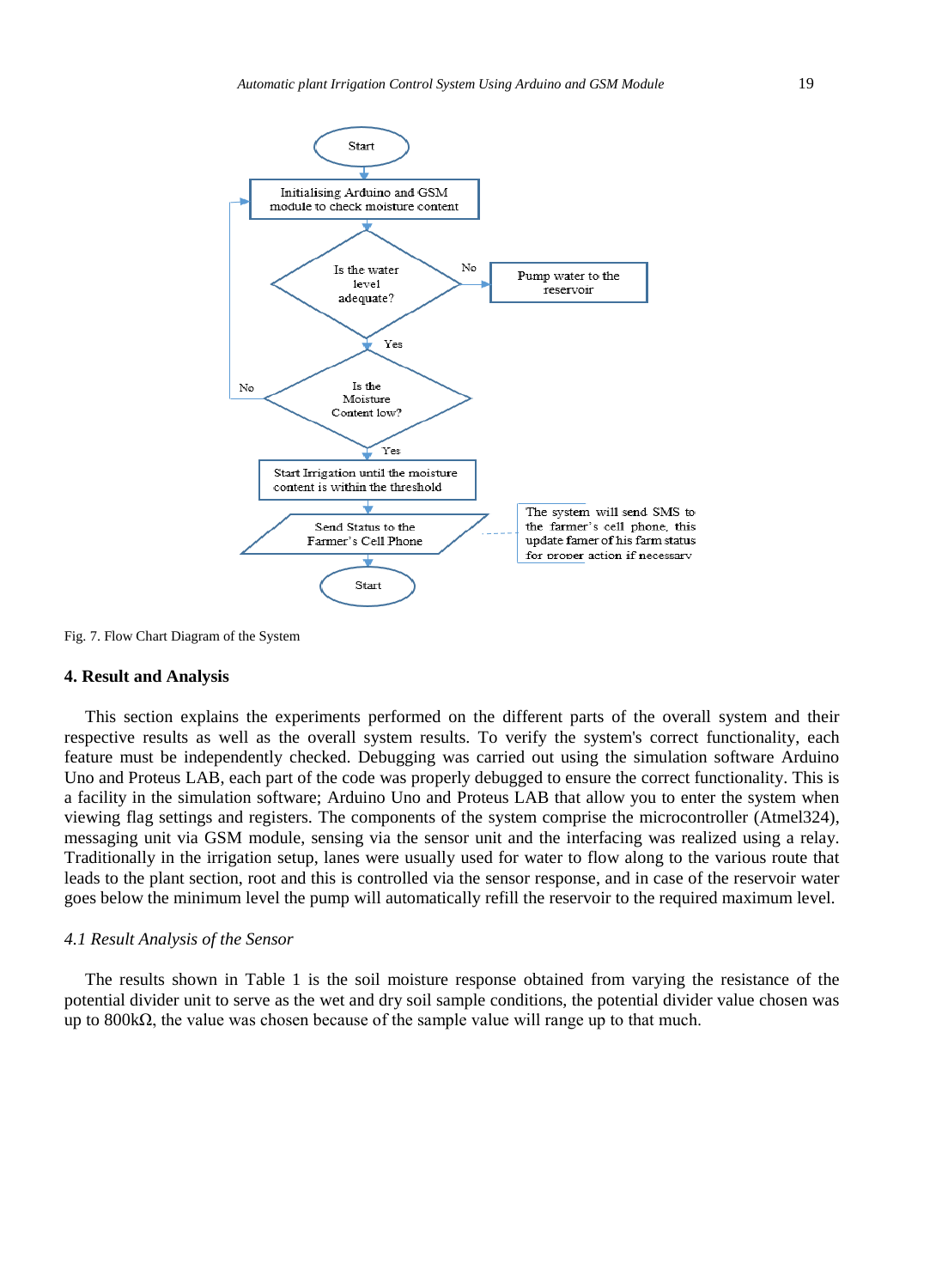| Level of the Soil Moisture                 | The response of<br>the sensor circuit<br>(V) | The response of<br>the Pump circuit |
|--------------------------------------------|----------------------------------------------|-------------------------------------|
| Under low level                            | 2.375                                        |                                     |
| Increasing but below the higher level      | 3.262                                        | $\theta$                            |
| More than higher level                     | 5.265                                        | 10                                  |
| Reducing but greater than the lesser level | 4.372                                        | 10                                  |

Table 1. Soil Moisture Simulation Response

Fig. 8 shows the equivalent result shown in table 1 for better comprehension, this has shown that for a value of the moisture content less than the threshold the water pump will remain alert, take action as appropriate until the level goes above the required threshold.



Fig. 8. Equivalent of the soil moisture simulation results

## *4.2 Relay various test analysis*

The result obtained from the relay various test conditions is tabulated in table 2, the result shows the outputs of the relay during the soil moisture test. Water pump operation is controlled by the relay action and its operation depends on the state of the soil moisture as shown in table 2.

|  |  |  |  |  |  | Table 2. Relay operation for various test conditions |
|--|--|--|--|--|--|------------------------------------------------------|
|--|--|--|--|--|--|------------------------------------------------------|

| Voltage<br>(V) | Condition of the Soil | State<br>(Q) | <b>Amplifier Stage</b><br>$(0 \text{ or } 1)$ | Relay switch<br>Connection | Water Pump<br>Action |
|----------------|-----------------------|--------------|-----------------------------------------------|----------------------------|----------------------|
| > 5            | Over Wet              | <b>OFF</b>   |                                               | Open State                 | No Operation         |
| < 5            | Optionally Wet        | OFF          |                                               | Open State                 | No Operation         |
| > 5            | <b>Optionally Dry</b> | ON           | $\Omega$                                      | Closed State               | Operation            |
| $\leq$ 3       | <b>Fully Dry</b>      | ON           | $\Omega$                                      | Closed State               | Operation            |

*4.2 Analysis of the Soil State*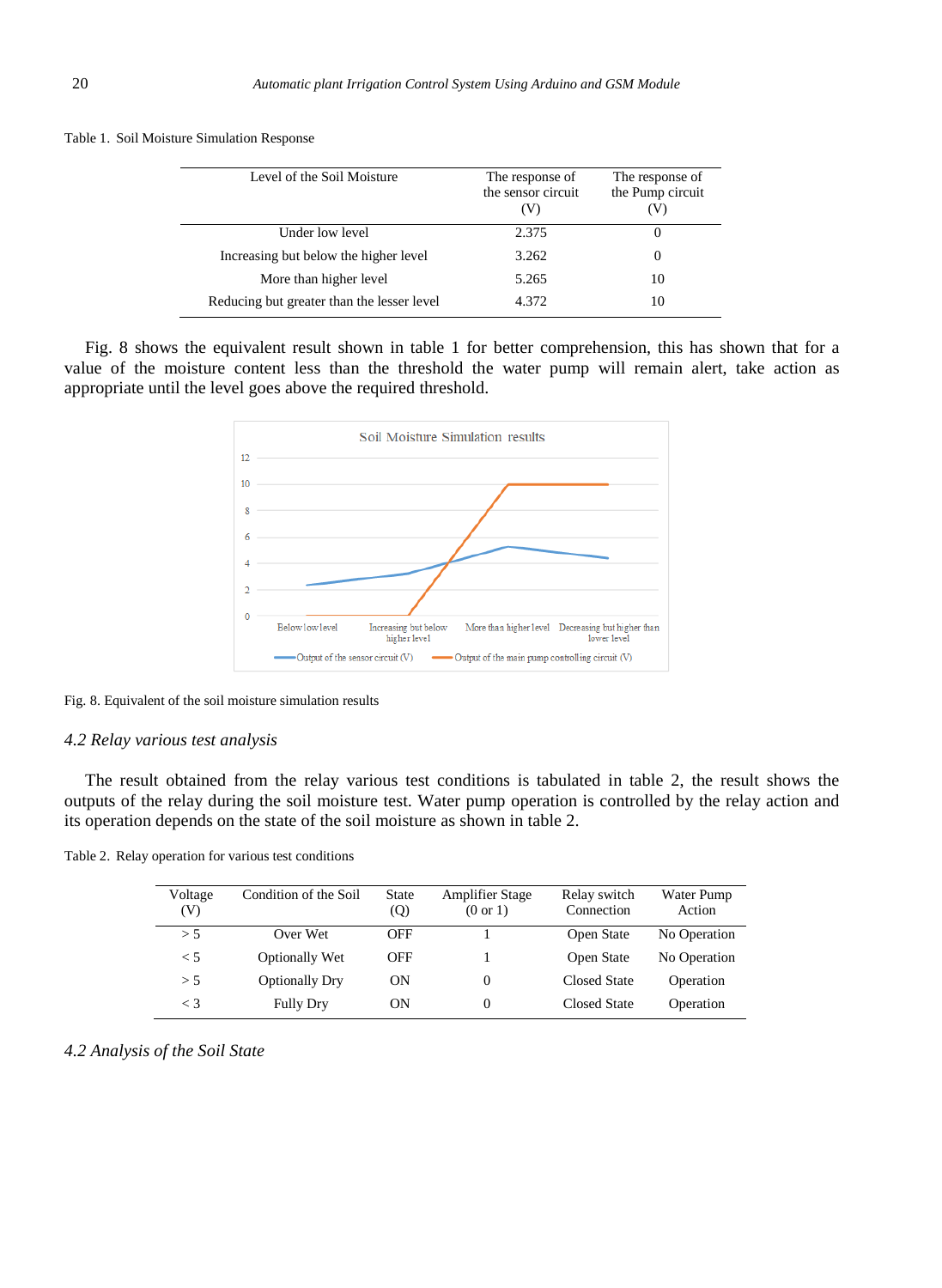The soil moisture results were obtained and recorded as shown in table 3, the results were based on the data recorded from the Volumetric Water Content of the three samples of soil used, the red, loamy and sandy soil. The measurement was based on an equal volume of 250g of each sample while slowly adding water to the soils and recording the sensor readings.

| Water Content in the Soil<br>(cm <sup>3</sup> ) | <b>Sensor Data</b> |            |          |
|-------------------------------------------------|--------------------|------------|----------|
|                                                 | Loamy Soil         | Sandy Soil | Red Soil |
| $\theta$                                        | 1021               | 1022       | 1020     |
| 50                                              | 580                | 546        | 781      |
| 75                                              | 360                | 234        | 568      |
| 100                                             | 237                | 243        | 295      |
| 125                                             | 203                | 184        | 274      |
| 150                                             | 191                | 180        | 235      |
| 150                                             | 191                | 180        | 235      |

Table 3. Raw Data from the Sensor Readings

The data detailed in table 3 were obtained from the readings of the soil sensor and were plotted against the water of the soil as shown in fig. 8. The soil sensor produces its reading inform of resistance because of its check the resistance between the two probes. The graph shown indicates an exponential decay pattern because from the readings it was obvious that the increase in water content results in the decrease of the soil resistance until it reaches saturation point, where the increases don't show any significant effect on the resistance.

The volume of 250g of the three soil samples was obtained (250g of Loamy, 250g of Red soil and 250g of the Sandy soil) and the samples were dehydrated until no moisture content was present, then slowly adding water to the sample in the range of 25cm3 alternatively recording the sensor readings. According to the recorded values, the values for the dried three samples soil were almost the same, the Loamy sensor reading was 1021, Red at 1020, and the Sandy at 1022.

On the addition of water increase from 25cm3 to 50cm3 an extreme reduction in the resistance was observed to a value slight above 500, and adding more water reduces the resistance the more, lowest resistance or saturation state was attained on the addition of 100cm3 of water, thus the addition of more water has no or little effect on the resistance of the soil. Three distinctive states were stated as; Dry state, Wet state, and the Water-logged state, the sensor was calibrated according to these states, measurements were recorded to observe the response from the microcontroller, the pump switching was observed when the sensor reads the dried soil state via the triggering of the switch unit.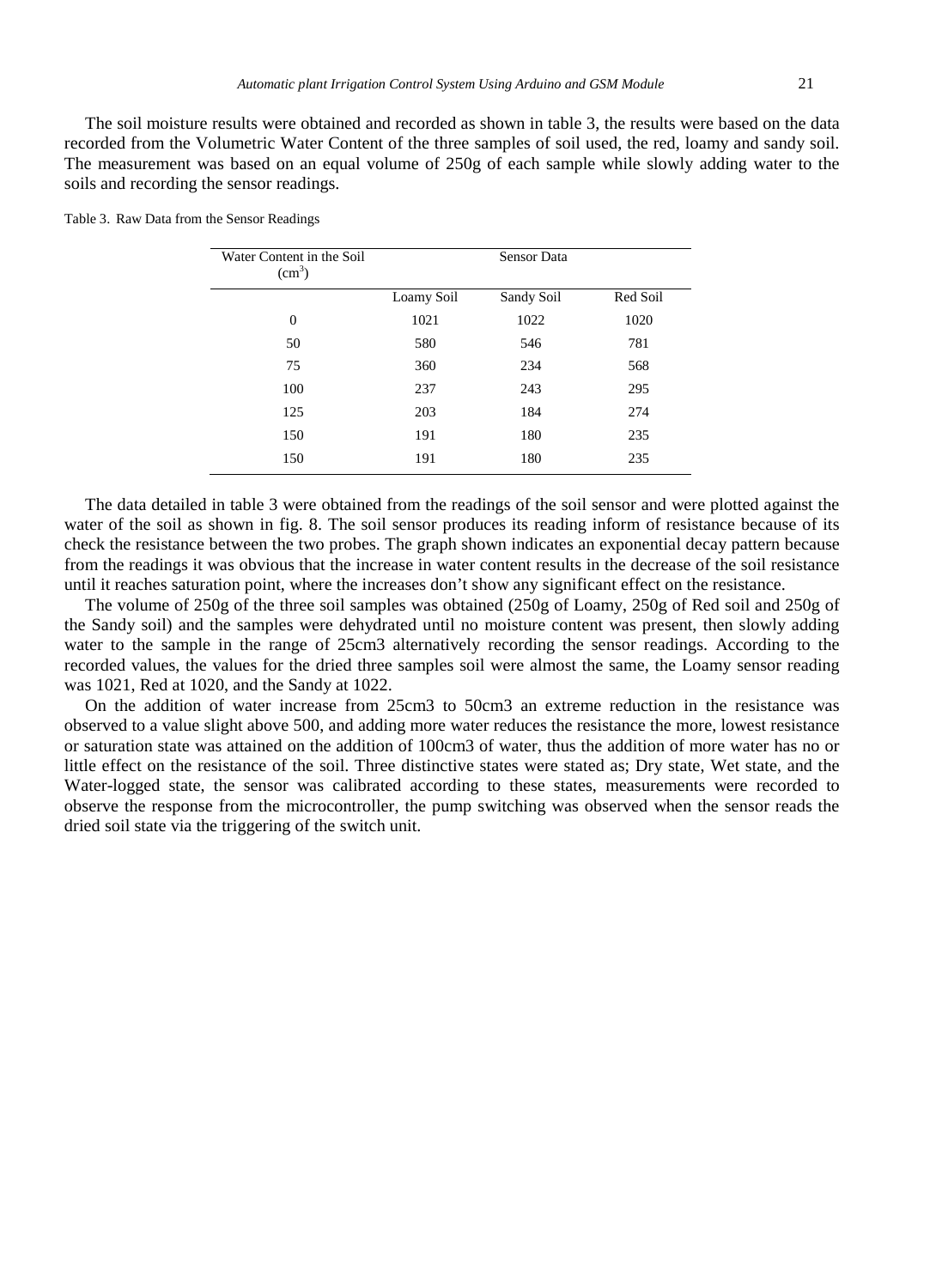

Fig. 9. Soil water content Vs sensor reading

The entire system's objective was to help farmers minimize water wastage and increase crop production since soil moisture level varies among crops, the sensor will be calibrated according to the desired crop. The system was designed to operate within the low power application, the complete system set up showing the moisture content testing process is displayed in fig. 10a and b.



Fig. 10. Project prototype set up, (a): Testing the moisture sensor, (b): Percentage of soil moisture displayed on LCD

The soil sensor moisture works based on the amount of percentage of moisture contents present in the soil, it will be placed in that particular area for detection and sensing, its output will be feed to the control unit for appropriate action. The microcontroller controls the activities via sending control signals to other components of the system, this method will efficiently control the amount of water going to the root of the plant and avoid water blockage, saves water and minimize manual human error for improvement in production and better yield.

Results shown in table 4 indicate the reliability of the system based on the tested parameters, the tested components were Atmel328 microcontroller, motor pump, moisture sensor, and LCD. Table 4 shows the expected results obtained during the test.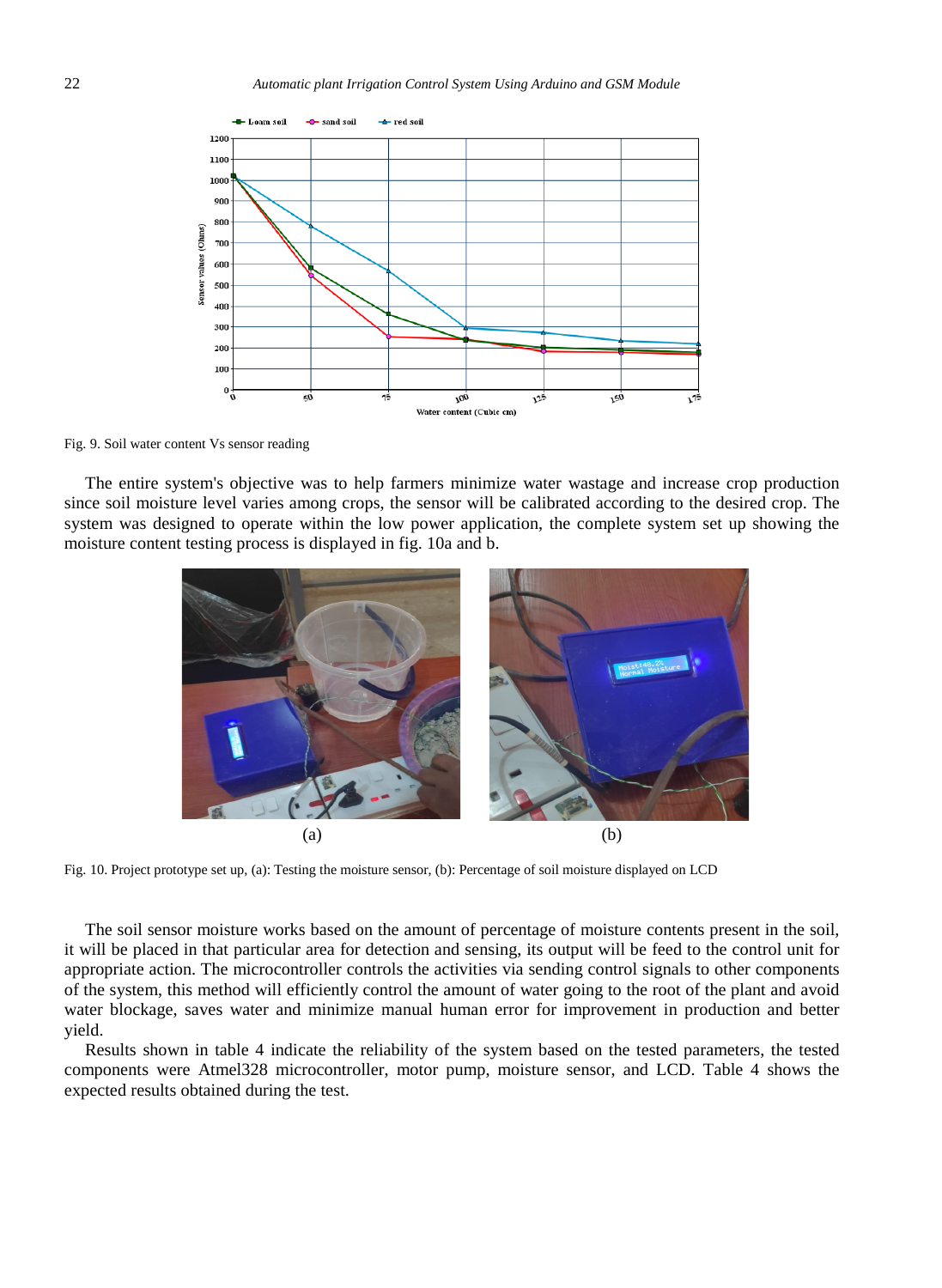Table 4. System Testing and the expected result

| <b>Test</b>                 | Event                                                 | <b>Test Description</b>                                                                                                                                                                   | <b>Expected result</b>                                                                                                                           |
|-----------------------------|-------------------------------------------------------|-------------------------------------------------------------------------------------------------------------------------------------------------------------------------------------------|--------------------------------------------------------------------------------------------------------------------------------------------------|
|                             | Testing the<br>microcontroller.<br>sensor and the LCD | The microcontroller is shown to control the<br>entire system process, the sensor senses the<br>moisture content and updates to the<br>microcontroller for necessary action and<br>display | The result/status of the moisture<br>content displayed on the LCD                                                                                |
| $\mathcal{D}_{\mathcal{L}}$ | The motor pump<br>testing                             | The motor output is tested when the water<br>content is more than a higher level. When the<br>water is higher than the lower level, and when<br>below the lower level                     | The water pump is OFF when lower<br>the OFF and the pump switched ON<br>when water is at the lower level                                         |
| 3                           | Atmel328<br>microcontroller<br>speed/response test    | This determines how fast the Atmega328 can<br>perform a task                                                                                                                              | 1MIPS for 1MHz, the response to<br>the sensor system is quick and<br>appropriate as shown in the table. 1                                        |
| 4                           | Moisture sensor test                                  | Condition of the soil at optionally dry,<br>optionally wet, fully dry and fully wet                                                                                                       | At dry soil the pump switched ON, at<br>optionally wet it stayed OFF, at the<br>fully wet soil the pump switched<br>OFF as shown in the table. 2 |

## **5. Conclusion**

Low rainfall and lack of Dam or land-water reservoir systems are slowly dragging some lands into the state of non-irrigation in Africa. This work aims at enhancing the manual method of water irrigation process to the automated one, and stimulate the human capital development and opportunities for capacity building, it proposes a simple automated technique of plant irrigation control system with GSM notification. In this design, the Arduino is the main control of the system that coordinates the control to other system components, the soil moisture sensor senses the percentage of water in the soil and updates the percentage if it goes below the threshold value for that particular crop/plant to the microcontroller unit for the start of the watering and updates to the owner via SMS. According to the results obtained and shown, the effectiveness of the system can be enhanced. In future work, the incorporation of a web interface for remote control should be done and the system can be made to monitor the condition of the weather in the farm via the incorporation of humidity and temperature sensors.

## **Acknowledgements**

The authors would like to acknowledge the computer and communications engineering department, Abubakar Tafawa Balewa University Bauchi (ATBU) for supporting and providing equipment until the completion of the project. Embarking.

# **References**

- [1] Islam, Sheikh Mohammad Fakhrul, and Zahurul Karim. "World's Demand for Food and Water: The Consequences of Climate Change." In Desalination-Challenges and Opportunities. IntechOpen, 2019.
- [2] Archana Rani, Naresh Grover,"Design and Implementation of control Unit-ALU of 32 Bit Asynchronous Microprocessor based on FPGA", International Journal of Engineering and Manufacturing (IJEM), Vol.8, No.3, pp.12-22, 2018.DOI: 10.5815/ijem.2018.03.02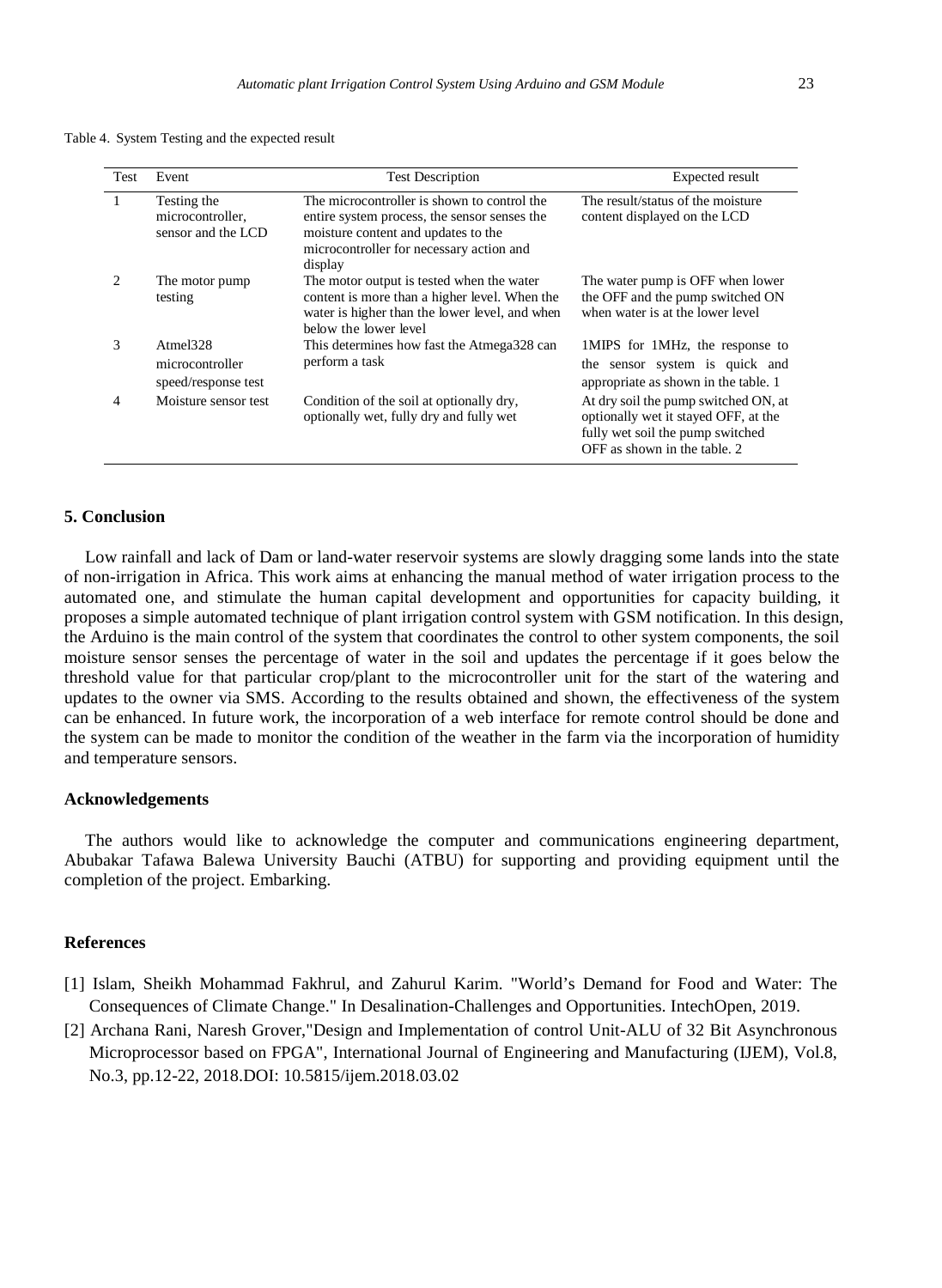- [3] Anusha k, U B Mahadevaswamy,"Automatic IoT BasedPlant Monitoring and Watering System using Raspberry Pi", International Journal of Engineering and Manufacturing (IJEM), Vol.8, No.6, pp.55-67, 2018.DOI: 10.5815/ijem.2018.06.05
- [4] Adamu, U. I. Bature, A. Y. Nasir, A. M. Hassan, K. I. Jahun and U. S. Toro, "IOT Controlled Home Automation Technologies," 2019 2nd International Conference of the IEEE Nigeria Computer Chapter (NigeriaComputConf), Zaria, Nigeria, 2019, pp. 1-7.
- [5] A. E. Seun, U. I. Bature, K. I. Jahun, A. Y. Nasir, A. M. Hassan and U. S. Toro, "Hospital Electronic Queuing Solution System," 2019 2nd International Conference of the IEEE Nigeria Computer Chapter (NigeriaComputConf), Zaria, Nigeria, 2019, pp. 1-7.
- [6] Garba Suleiman. "Implementation of a Contactless Water Level Controller: Embracing Opportunities in Nigeria Computer Science NCE Curriculum", International Journal of Engineering and Manufacturing (IJEM), Vol.10, No.2, pp.41-51, 2020. DOI: 10.5815/ijem.2020.02.04
- [7] U. I. Bature, Murtala A. B., A. Y. Nasir. "Evaluation of Image Detection Techniques". Journal of Multidisciplinary Engineering Science and Technology (JMEST). Vol. 2 Issue 12, 2015. pp. 3467-3472
- [8] Adegoke A. O , Oluseun D Oyeleke , Mahmud B, Ajoje J. O, Sadiq Thomase," Design and Construction of an Obstacle-Detecting Glasses for the Visually Impaired", International Journal of Engineering and Manufacturing(IJEM), Vol.9, No.4, pp.57-66, 2019.DOI: 10.5815/ijem.2019.04.05
- [9] Sujata Bhavikatti, Sadanand P, Mukta Patil, Pradeep Vibhuti, Shailaja S.Mudengudi. "Automated Roof Top Plant Growth Monitoring System in Urban Areas", International Journal of Engineering and Manufacturing (IJEM), Vol.9, No.6, pp.14-23, 2019. DOI: 10.5815/ijem.2019.06.02
- [10] McNally, Amy, Kristine Verdin, Laura Harrison, Augusto Getirana, Jossy Jacob, Shraddhanand Shukla, Kristi Arsenault, Christa Peters-Lidard, and James P. Verdin. "Acute Water-Scarcity Monitoring for Africa." Water 11, no. 10 (2019): 1968.
- [11] Anatolii I. Zhuchenko, Liudmyla V. Osipa, Evgeniy S. Cheropkin,"Design Database for an Automated Control System of Typical Wastewater Treatment Processes", International Journal of Engineering and Manufacturing(IJEM), Vol.7, No.4, pp.36-50, 2017.DOI: 10.5815/ijem.2017.04.04
- [12] Shamshiri, Redmond Ramin, James W. Jones, Kelly R. Thorp, Desa Ahmad, Hasfalina Che Man, and Sima Taheri. "Review of optimum temperature, humidity, and vapour pressure deficit for microclimate evaluation and control in greenhouse cultivation of tomato: a review." International agrophysics 32, no. 2 (2018): 287-302.
- [13] Lakhiar, Imran Ali, Gao Jianmin, Tabinda Naz Syed, Farman Ali Chandio, Noman Ali Buttar, and Waqar Ahmed Qureshi. "Monitoring and control systems in agriculture using intelligent sensor techniques: A review of the aeroponic system." Journal of Sensors 2018 (2018).
- [14] Akin cellatoglu, Balasubramanian Karuppanan "Remote Sensing and Control for Establishing and Maintaining Digital Irrigation", International Journal of Advanced Information Technology, Vol. 2, No.1, pp.11-25, 2012.
- [15] Singh, Avtar, Navneet Aggarwal, Gurpreet Singh Aulakh, and R. K. Hundal. "Ways to maximize the water use efficiency in field crops–A review." Greener Journal of Agricultural Sciences 2, no. 4 (2012): 108-129.
- [16] Giri, Manish, and Dnyaneshwar Natha Wavhal. "Automated intelligent wireless drip irrigation using linear programming." International Journal of Advanced Research in Computer Engineering & Technology (IJARCET) Vol. 2, no. 1 (2013).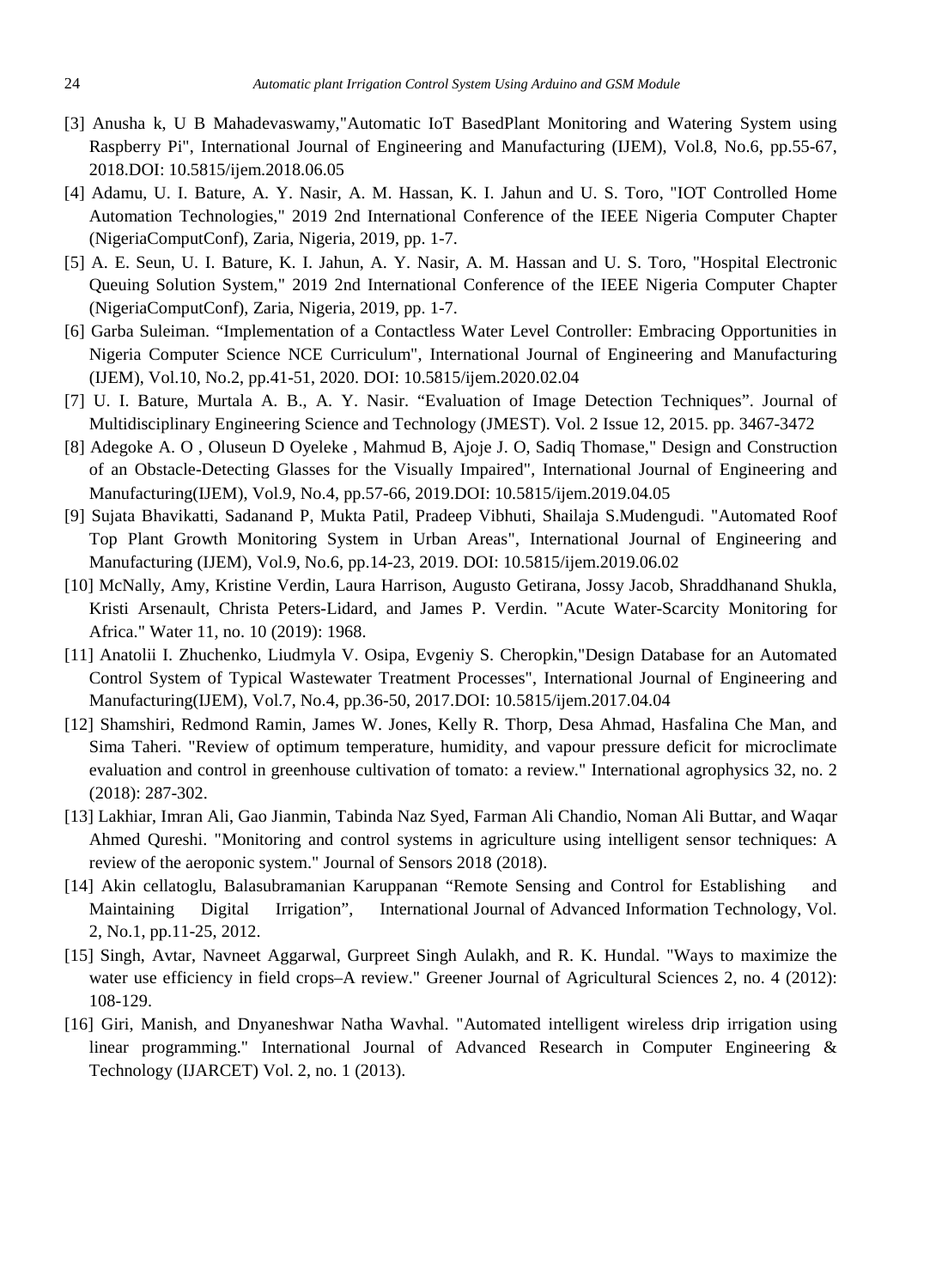- [17] El Marazky, Mohamed Said Abdall, Fawzi Said Mohammad, and Hussein Mohamed Al-Ghobari. "Evaluation of soil moisture sensors under intelligent irrigation systems for economical crops in arid regions." American Journal of Agricultural and Biological Sciences 6, no. 2 (2011): 287-300.
- [18] Boutraa, Tahar, Abdellah Akhkha, Abdulkhaliq Alshuaibi, and Ragheid Atta. "Evaluation of the effectiveness of an automated irrigation system using wheat crops." Agriculture and Biology Journal of North America 2, no. 1 (2011): 80-88.
- [19] Dong, Xin, Mehmet C. Vuran, and Suat Irmak. "Autonomous precision agriculture through integration of wireless underground sensor networks with center pivot irrigation systems." Ad Hoc Networks 11, no. 7 (2013): 1975-1987.
- [20] Dursun, Mahir, and Semih Özden. "An efficient improved photovoltaic irrigation system with artificial neural network based modeling of soil moisture distribution–A case study in Turkey." Computers and electronics in agriculture 102 (2014): 120-126.
- [21] EVSTATIEV, Boris, Katerina GABROVSKA-EVSTATIEVA, Dimitar TRIFONOV, and Nikolay MIHAILOV. "Solar energy potential to power the irrigation of orchards in Bulgaria." In Proceedings of the 47th International Symposium, Actual Tasks on Agricultural Engineering, 5-7 March 2019, Opatija, Croatia, pp. 213-221. University of Zagreb, Faculty of Agriculture, 2019.
- [22] Pardo Picazo, Miguel Ángel, Juan Manzano Juárez, and Diego García-Márquez. "Energy consumption optimization in irrigation networks supplied by a standalone direct pumping photovoltaic system." Sustainability 10, no. 11 (2018): 4203.
- [23] Pallavi Singla, Prashant Jain, Roop Pahuja,"Implementation of Gas Scathe Admonisher and Control System Prototype", International Journal of Engineering and Manufacturing (IJEM), Vol.7, No.2, pp.23-38, 2017.DOI: 10.5815/ijem.2017.02.03
- [24] Salihu O. Aliyu, Innocent O. Agbo, Saidu Muslim,Elizabeth N. Onwuka,"Multi-Sensor Approach for Monitoring Pipelines", International Journal of Engineering and Manufacturing(IJEM), Vol.7, No.6, pp.59-72, 2017.DOI: 10.5815/ijem.2017.06.06
- [25] Nandini M.Naik, Girish S.Kulkarni, K.B.Prakash,"Analysis and Treatment of Water Contaminated by Petroleum Products", IJEM, vol.4, no.5, pp.1-11, 2014.DOI: 10.5815/ijem.2014.05.01

## Authors' Profiles



**S. Akwu** is a First-degree holder in computer and communications engineering (B.Eng.) from the Department of Computer and Communications Engineering, Abubakar Tafawa Balewa University Bauchi (ATBU), Nigeria. His focus is on wireless communication, Embedded systems, and microelectronic system.